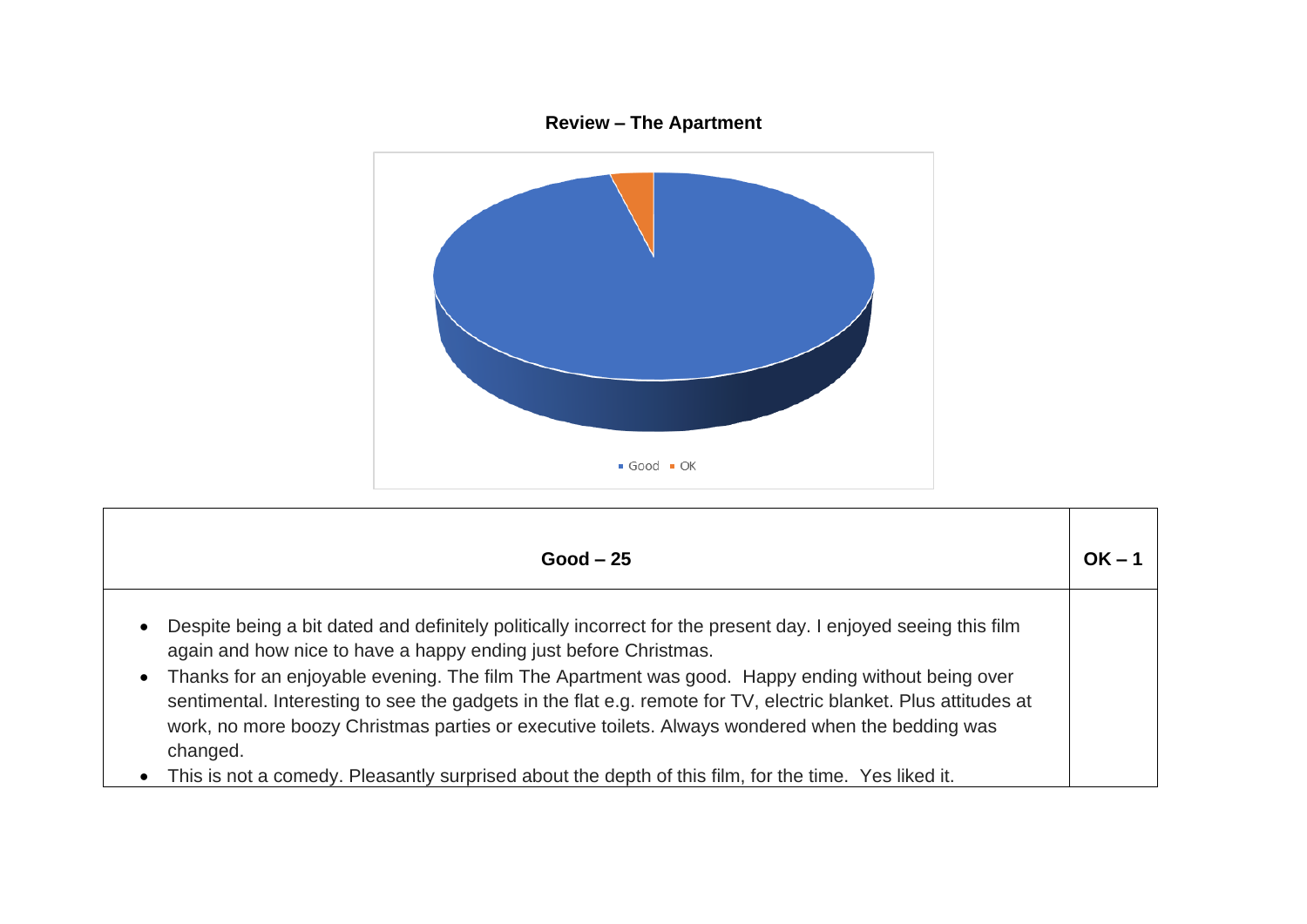- Was looking forward to seeing it again after many years, didn't disappoint.
- In the light of contemporary mores, it was dreadful, but as a film very good. Jack and Shirley never better. Not just a simple rom com as ideas of morality- suicide, corporate governance, roles of men and women etcwere evident
- I hadn't seen it before but liked it definitely good. It was nice to see Shirley McClaine in one of her younger appearances, you could see her star quality there.
- Although I saw it when it first came out many many years ago....I found it still fresh and amusing and with a happy ending. Plus the dialogue was clear and sharp. What more do we want at Christmas?
- Jack Lemmon and Shirley MacLaine excellent. Cynicism dragged a bit at times.
- Thanks to the committee for the mulled wine and mince pie before the show.
- It started rather slowly not helped by the lack of soundtrack and lame 1950s humour. However once it got going I really enjoyed it and really felt for Bud. Good choice for a Christmas film.
- A corporate tear jerker!
- A fun film which I thought was good. An excellent choice for the Christmas show.
- Very enjoyable. Shirley McLean and Jack Lemmon played convincing characters. It's amazing how much attitudes have changed though!
- I enjoyed it. Shirley MacLaine is always brilliant.
- I'd seen it many years ago, probably as a teenager, so my reactions to the content were quite different this time – an interesting piece of history in terms of conduct in the workplace, male/female roles in society and attitudes to sex/marriage. I found lots of themes to dissect and analyse afterwards! And I'd completely forgotten the actor Fred MacMurray, who was a regular on screen at that time.
- Although I didn't agree with the morals and wished Bud had come to his senses sooner, it was a good build up and you can see how he was taken in by the lure of promotion. I was thoroughly absorbed by this film and just thank The Lord that Shirley M did not have a voice like the broad who picked Bud up in the bar!
- We both enjoyed the film, but another tear-jerker- that corner for manly weeping is definitely needed!
- Good choice by the planning committee. Two excellent actors in a not too demanding film, but one which, particularly because of changes in attitudes over the past fifty years, made fr interesting an sometimes